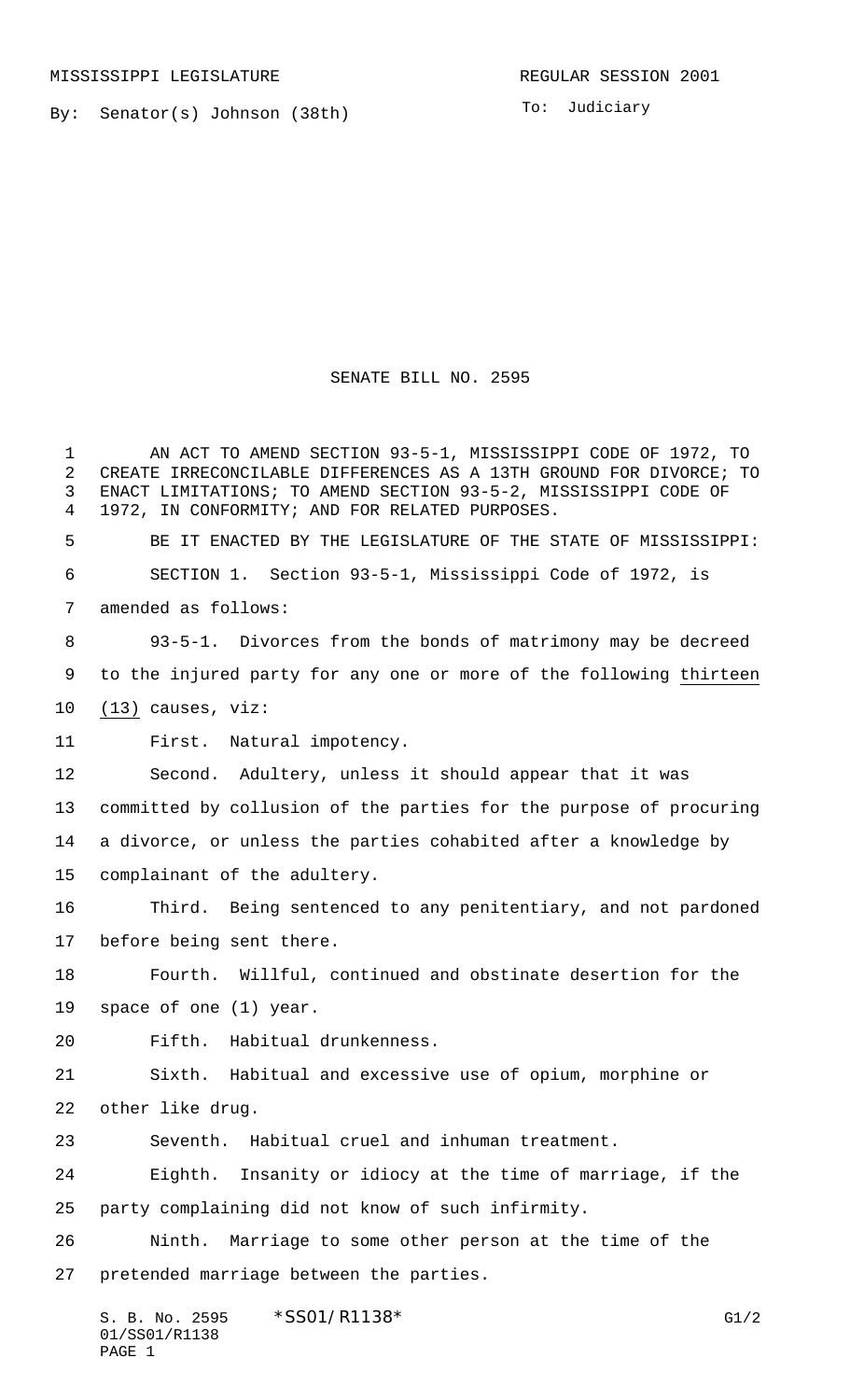Tenth. Pregnancy of the wife by another person at the time of the marriage, if the husband did not know of such pregnancy. Eleventh. Either party may have a divorce if they be related to each other within the degrees of kindred between whom marriage is prohibited by law.

S. B. No. 2595 \*SS01/R1138\* 01/SS01/R1138 Twelfth. Incurable insanity. But no divorce shall be granted upon this ground unless the insane party shall have been under regular treatment for insanity and causes thereof, confined in an institution for the insane for a period of at least three (3) years immediately preceding the commencement of the action. Provided, however, that transfer of an insane party to his or her home for treatment or a trial visit on prescription or recommendation of a licensed physician, which treatment or trial visit proves unsuccessful after a bona fide effort by the complaining party to effect a cure, upon the reconfinement of the insane party in an institution for the insane, shall be regular treatment for insanity and causes thereof, and the period of time so consumed in seeking to effect a cure, or while on a trial visit home, shall be added to the period of actual confinement in an institution for the insane in computing the required period of three (3) years' confinement immediately preceding the commencement of the action. No divorce shall be granted because of insanity until after a thorough examination of such insane person by two (2) physicians who are recognized authorities on mental diseases. One such physician shall be either the superintendent of the state hospital or the veterans hospital for the insane in which the patient is confined, or a member of the medical staff of such hospital who has had the patient in charge. Before incurable insanity can be successfully proven as a ground for divorce, it shall be necessary that both such physicians make affidavit that such patient is a mentally disturbed person at the time of the examination and both affidavits shall be made a part of the permanent record of the divorce proceedings and shall

PAGE 2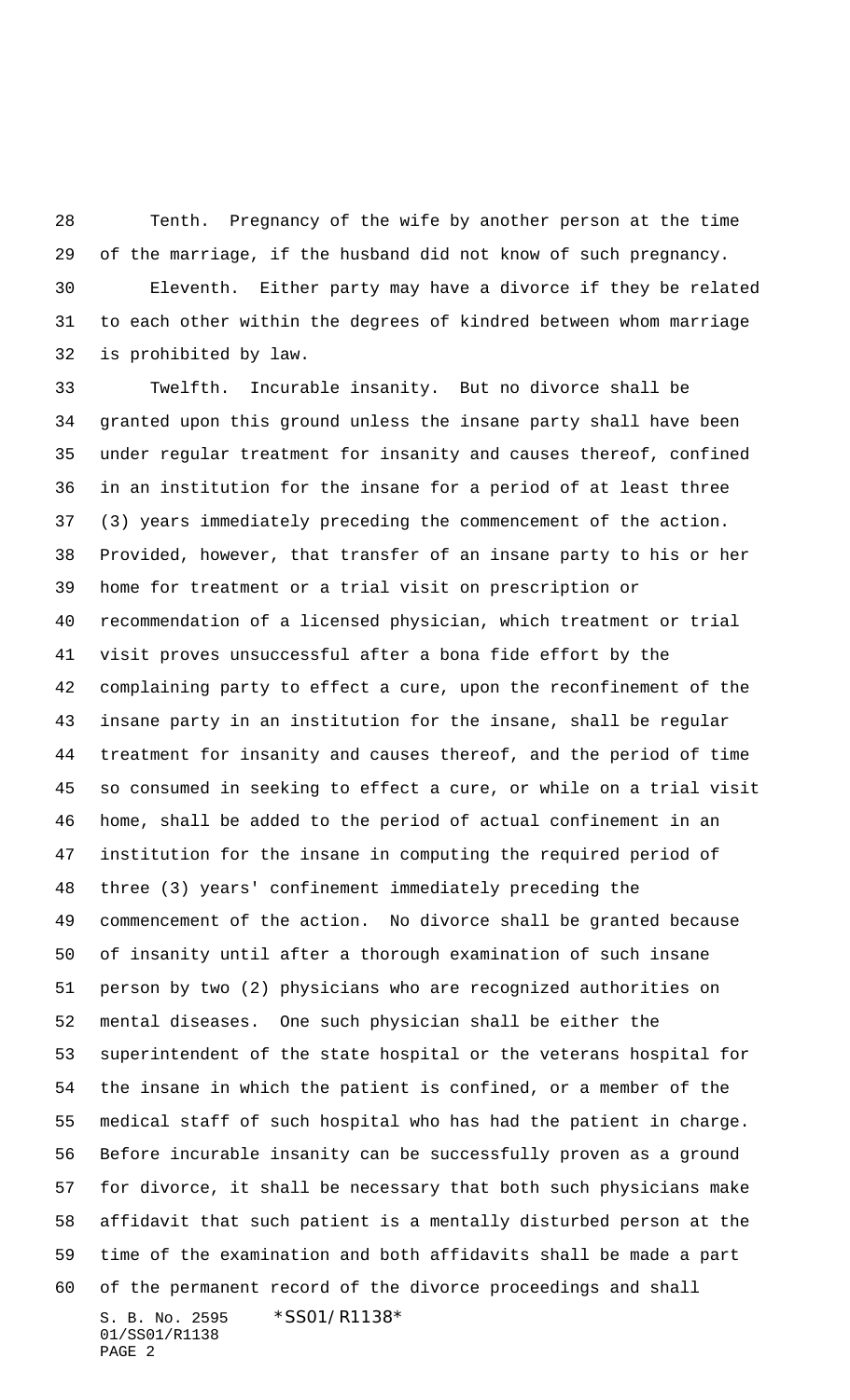create the prima facie presumption of incurable insanity, such as would justify a divorce based thereon. Service of process shall be made on the superintendent of the hospital in which the defendant is a patient. In event the patient is in a hospital outside the state, process shall be served by publication, as in other cases of service by publication, together with the sending of a copy by registered mail to the superintendent of said hospital. In addition thereto, process shall be served upon the next blood relative and guardian, if any. In event there is no legal guardian, the court shall appoint a guardian ad litem to represent the interest of the insane person. Such relative or guardian and superintendent of the institution shall be entitled to appear and be heard upon any and all issues. The status of the parties as to the support and maintenance of the insane person shall not be altered in any way by the granting of the divorce.

 However, in the discretion of the chancery court, and in such cases as the court may deem it necessary and proper, before any such decree is granted on the ground of incurable insanity, the complainant, when ordered by the court, shall enter into bond, to be approved by the court, in such an amount as the court may think just and proper, conditioned for the care and keeping of such insane person during the remainder of his or her natural life, unless such insane person has a sufficient estate in his or her own right for such purpose.

S. B. No. 2595 \*SS01/R1138\* 01/SS01/R1138 PAGE 3 85 Thirteenth. Irreconcilable differences, if the parties have lived separate and apart for five (5) or more years and have not cohabited in any way during that period. Both parties in such 88 cases are deemed to be an injured party; however, for purposes determining the custody and maintenance of any children of the marriage or any property rights between the parties, unless the parties have provided by written agreement for the custody and 92 maintenance of any children of the marriage and for the settlement 93 of any property rights between the parties that the court finds is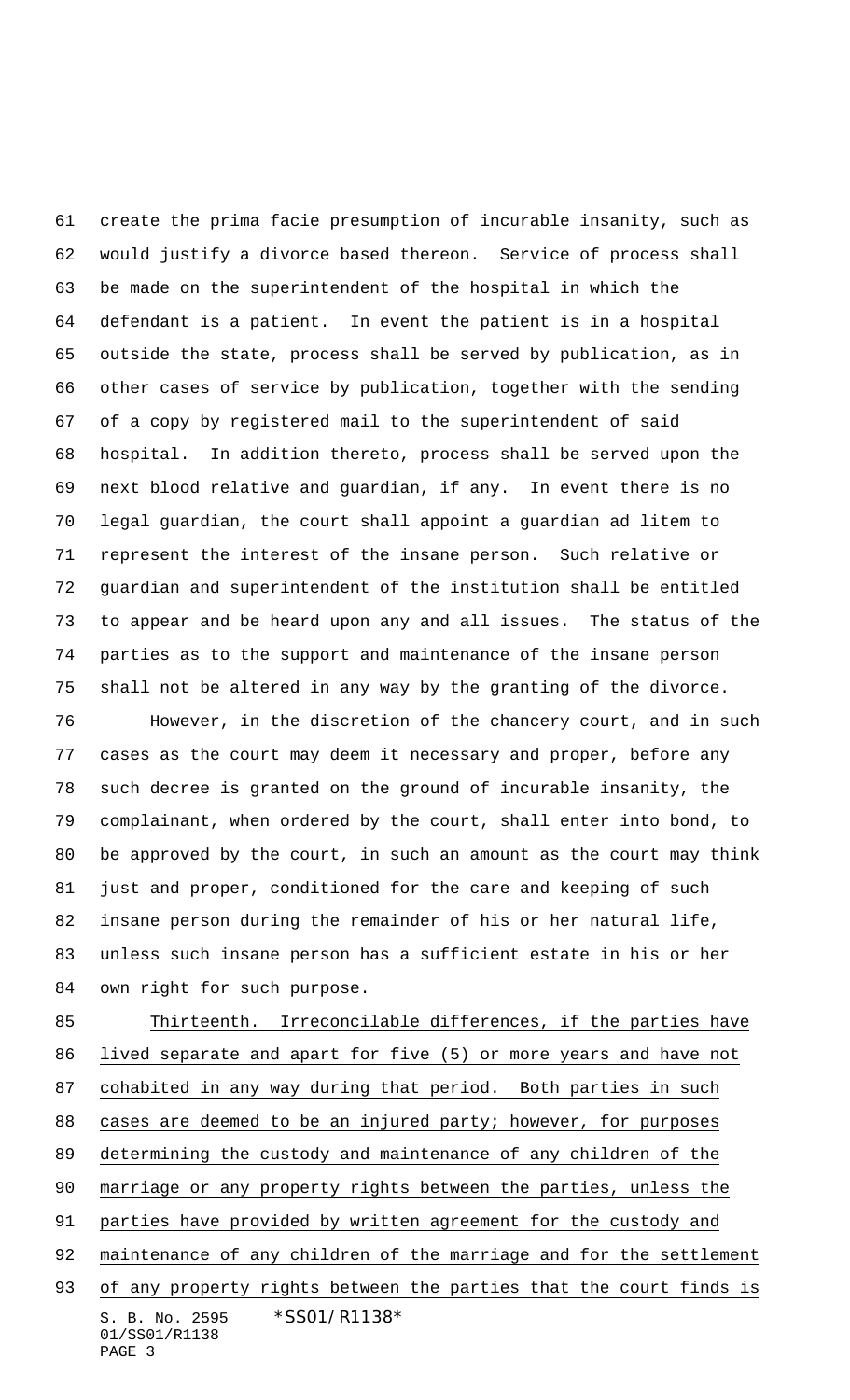adequate and sufficient, the court shall determine the injured

party and thereafter issue such orders and decrees necessary to

resolve issues of child custody and maintenance and property

97 rights between the parties.

 SECTION 2. Section 93-5-2, Mississippi Code of 1972, is amended as follows:

 93-5-2. (1) Divorce from the bonds of matrimony may be granted on the ground of irreconcilable differences, but, except as provided in Section 93-5-2, only upon the joint complaint of the husband and wife or a complaint where the defendant has been personally served with process or where the defendant has entered an appearance by written waiver of process.

 (2) If the parties provide by written agreement for the custody and maintenance of any children of that marriage and for the settlement of any property rights between the parties and the court finds that such provisions are adequate and sufficient, the agreement may be incorporated in the judgment, and such judgment may be modified as other judgments for divorce.

S. B. No. 2595 \*SS01/R1138\* 01/SS01/R1138 PAGE 4 (3) If the parties are unable to agree upon adequate and sufficient provisions for the custody and maintenance of any children of that marriage or any property rights between them, they may consent to a divorce on the ground of irreconcilable differences and permit the court to decide the issues upon which they cannot agree. Such consent must be in writing, signed by both parties personally, must state that the parties voluntarily consent to permit the court to decide such issues, which shall be specifically set forth in such consent, and that the parties understand that the decision of the court shall be a binding and lawful judgment. Such consent may not be withdrawn by a party without leave of the court after the court has commenced any proceeding, including the hearing of any motion or other matter pertaining thereto. The failure or refusal of either party to agree as to adequate and sufficient provisions for the custody and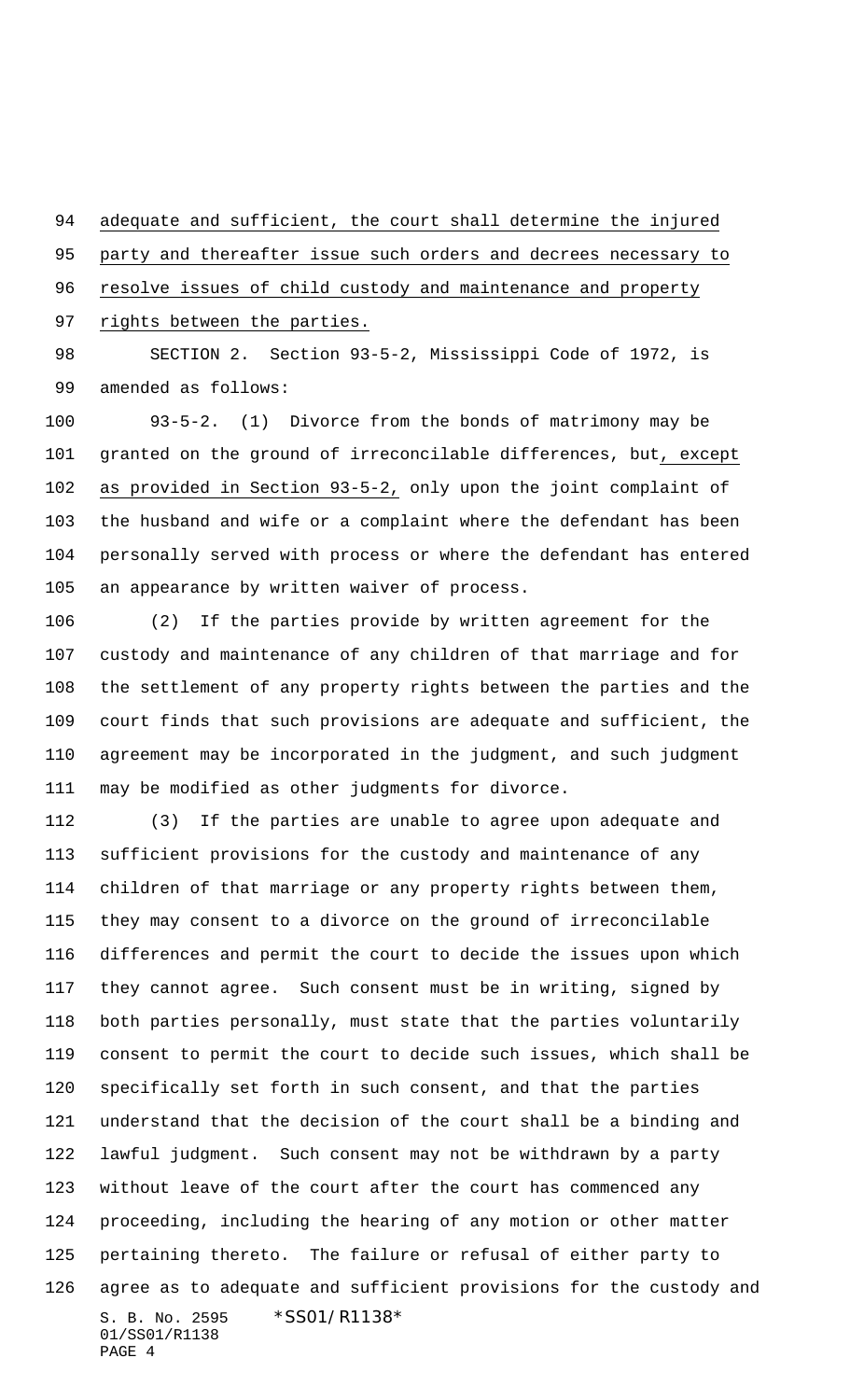maintenance of any children of that marriage or any property rights between the parties, or any portion of such issues, or the failure or refusal of any party to consent to permit the court to decide such issues, shall not be used as evidence, or in any manner, against such party. No divorce shall be granted pursuant to this subsection until all matters involving custody and maintenance of any child of that marriage and property rights between the parties raised by the pleadings have been either adjudicated by the court or agreed upon by the parties and found to be adequate and sufficient by the court and included in the judgment of divorce. Appeals from any orders and judgments rendered pursuant to this subsection may be had as in other cases in chancery court only insofar as such orders and judgments relate to issues that the parties consented to have decided by the court.

 (4) Complaints for divorce on the ground of irreconcilable differences must have been on file for sixty (60) days before being heard. Except as otherwise provided in subsection (3) of this section, a joint complaint of husband and wife or a complaint where the defendant has been personally served with process or where the defendant has entered an appearance by written waiver of process, for divorce solely on the ground of irreconcilable differences, shall be taken as proved and a final judgment entered thereon, as in other cases and without proof or testimony in termtime or vacation, the provisions of Section 93-5-17 to the contrary notwithstanding.

 (5) Except as otherwise provided in subsection (3) of this section, no divorce shall be granted on the ground of irreconcilable differences where there has been a contest or denial; provided, however, that a divorce may be granted on the grounds of irreconcilable differences where there has been a contest or denial, if the contest or denial has been withdrawn or cancelled by the party filing same by leave and order of the

court.

S. B. No. 2595 \*SS01/R1138\* 01/SS01/R1138 PAGE 5